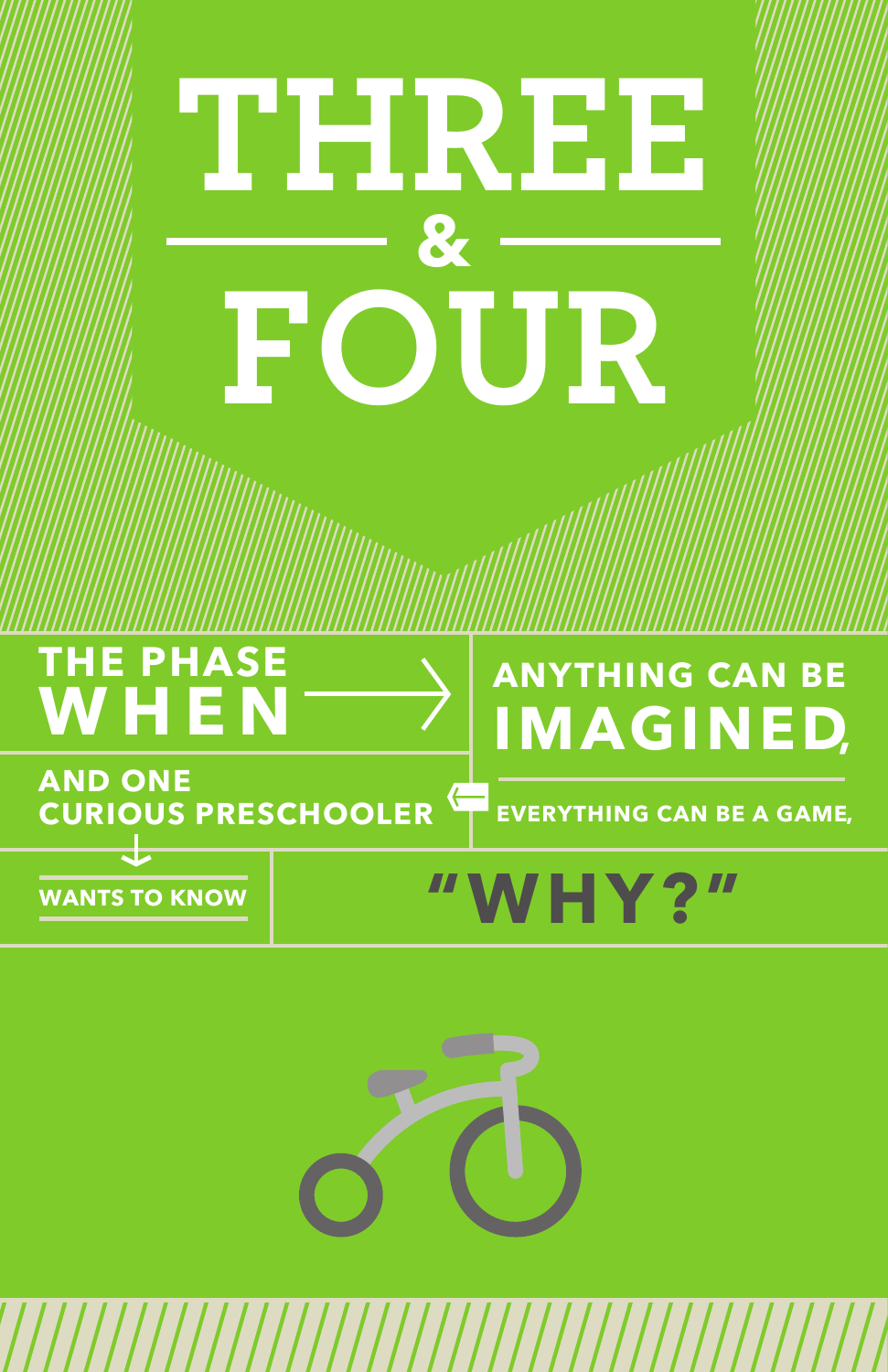#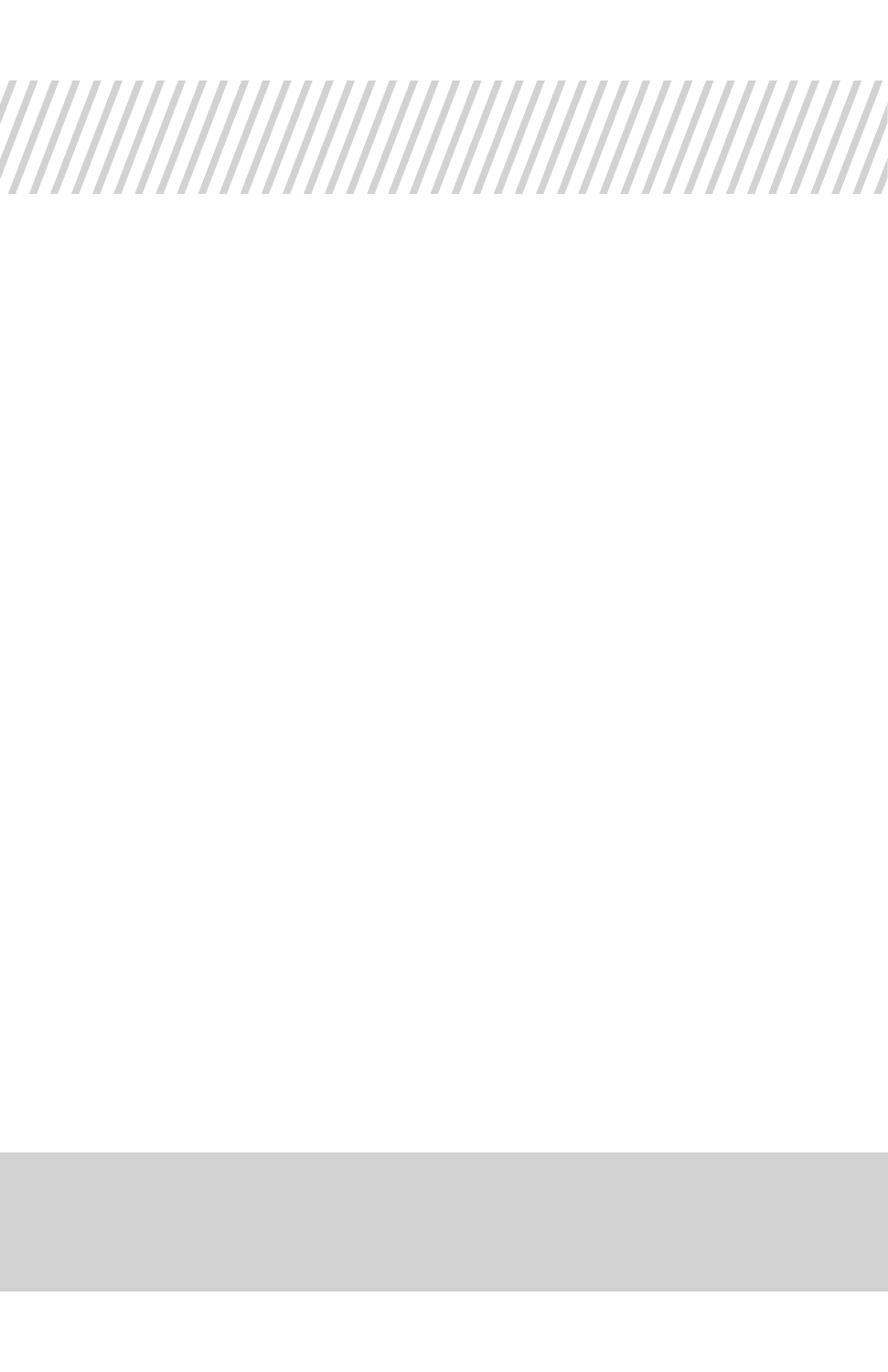#### **IMAGINATION IS REALITY.**

Your preschooler might suddenly become a self-proclaimed princess, pirate, or superhero. Your bedroom might turn out to be a train station, a castle, or both. But imagination may also turn scary. Fear may set in when at any given moment, a monster can show up in the hallway, a snake can be under the bed, or a dragon can walk through the living room.

#### **EVERYTHING CAN BE A GAME.**

IT'S JUST A **PHASE**

You motivate your preschooler best when you appeal to their desire to play. Whatever the task, turn it into a game; make it fun. When you're having fun, they'll have fun with you. And there is simply nothing more entertaining than the spontaneous laughter of a three-year-old.

#### **THEY HAVE A NEWFOUND CURIOSITY.**

Spending time with this phase may seem like a visit to your therapist: "Why?" "Why?" "Why?" But when a four-year-old asks why, they aren't looking for reason or purpose. What they are really asking is "How?" So when they ask you "why" the second and third time, remember they aren't doubting you. They're just looking for more of the knowledge they know you must have as an adult person.

> **SO DON'T** MISS IT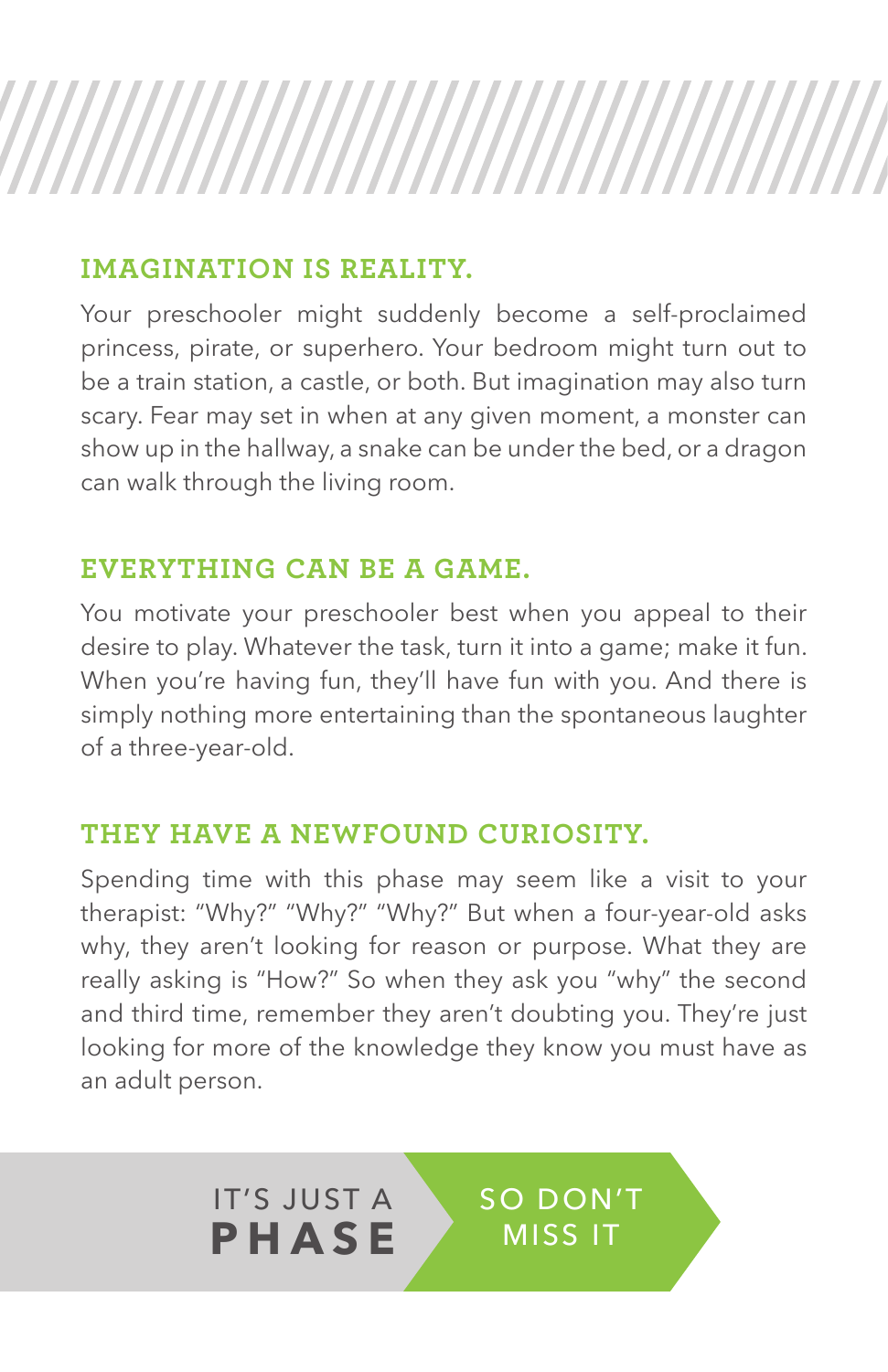# 

### **YOUR ROLE IS TO EMBRACE THEIR PHYSICAL NEEDS**

Life for your preschooler can be confusing. It's okay to throw a ball, but not a rock. You can hug your friend, but not squeeze his neck. Every day, your preschooler is learning new rules and discovering not only abilities, but also limits. The way you consistently meet their needs, engage their interests, and provide discipline will help them cultivate self-control.

| <b>THINKS LIKE</b>                    | You help them learn when you                                                       |  |
|---------------------------------------|------------------------------------------------------------------------------------|--|
| <b>AN ARTIST</b>                      | <b>ENGAGE THEIR SENSES.</b>                                                        |  |
| <b>WANTS TO KNOW,</b><br>"AM I OKAY?" | You capture their heart when you<br><b>CULTIVATE THEIR</b><br><b>SELF-CONTROL.</b> |  |
| IS MOTIVATED                          | You coach their moral abilities when you                                           |  |
| <b>BY SAFETY</b>                      | <b>DISCIPLINE CONSISTENTLY.</b>                                                    |  |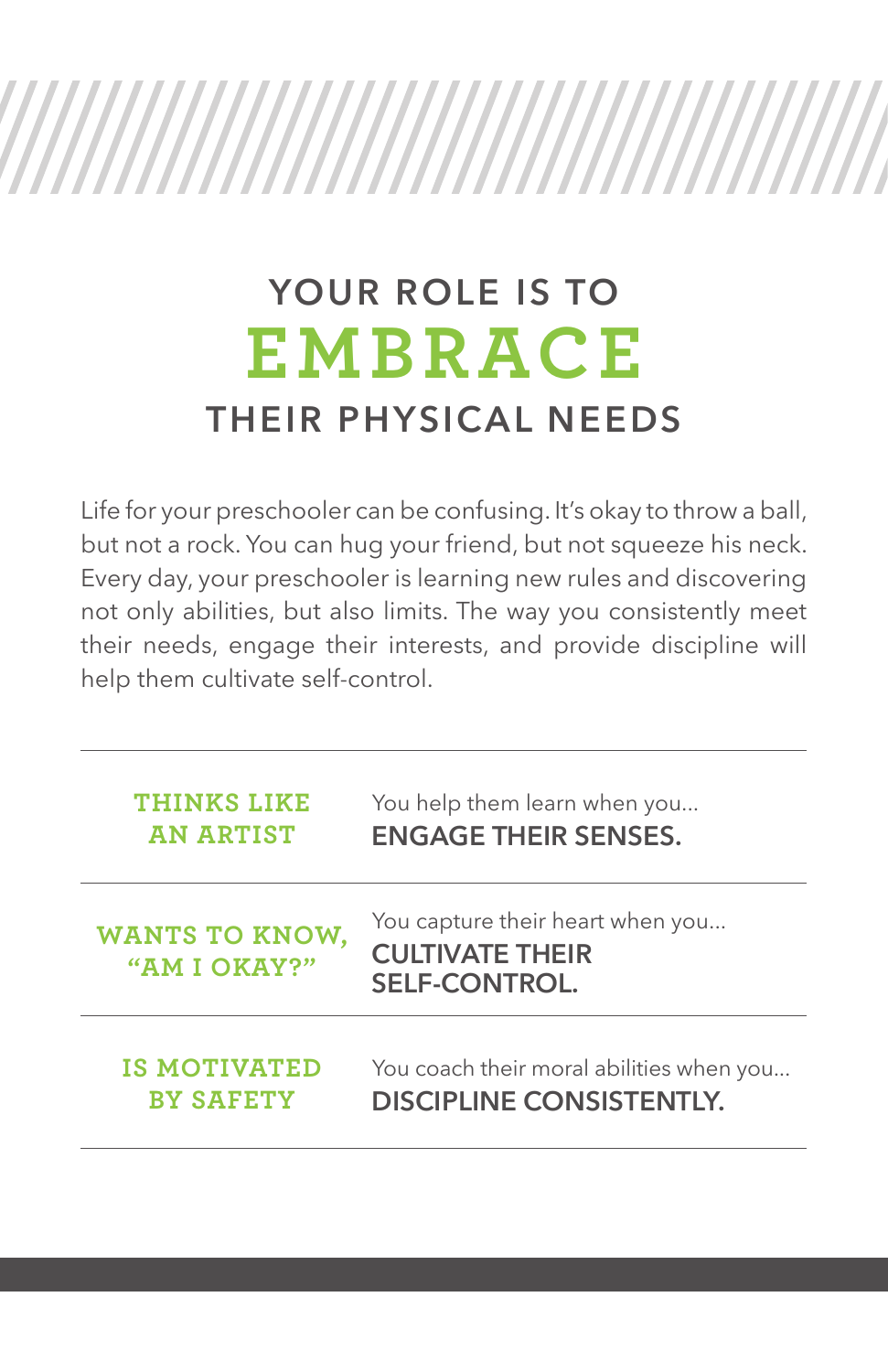YOU GIVE YOUR TODDLER A FIRST IMPRESSION OF THEIR HEAVENLY FATHER.

When you **EMBRACE** your preschooler's physical needs, you help them...

#### **KNOW GOD'S LOVE. MEET GOD'S FAMILY.**

Practically speaking, that means every week you have an opportunity to...

**CONNECT WITH A FAITH COMMUNITY. LET THEM PRAY WHILE THEY ARE WITH YOU. READ BIBLE STORIES AND ANSWER FAITH QUESTIONS. REPEAT A SIMPLE MONTHLY IDEA LIKE:**



You can do these things by taking advantage of the time you already spend together.

| <b>MORNING</b>                                                                 | <b>DRIVE</b>                                                                                    | <b>BATH</b>                                                                         | <b>CUDDLE</b>                                                  |
|--------------------------------------------------------------------------------|-------------------------------------------------------------------------------------------------|-------------------------------------------------------------------------------------|----------------------------------------------------------------|
| <b>TIME</b>                                                                    | <b>TIME</b>                                                                                     | <b>TIME</b>                                                                         | <b>TIME</b>                                                    |
| SET THE MOOD<br>FOR THE DAY.<br>Smile and greet<br>them with words<br>of love. | <b>TALK TO YOUR</b><br><b>PRESCHOOLER</b><br>ABOUT GOD.<br>Reinforce simple<br>ideas as you go. | <b>WIND DOWN</b><br>TOGETHER.<br>Provide comfort<br>as the day draws<br>to a close. | <b>BE PERSONAL.</b><br>Read a Bible story<br>or pray together. |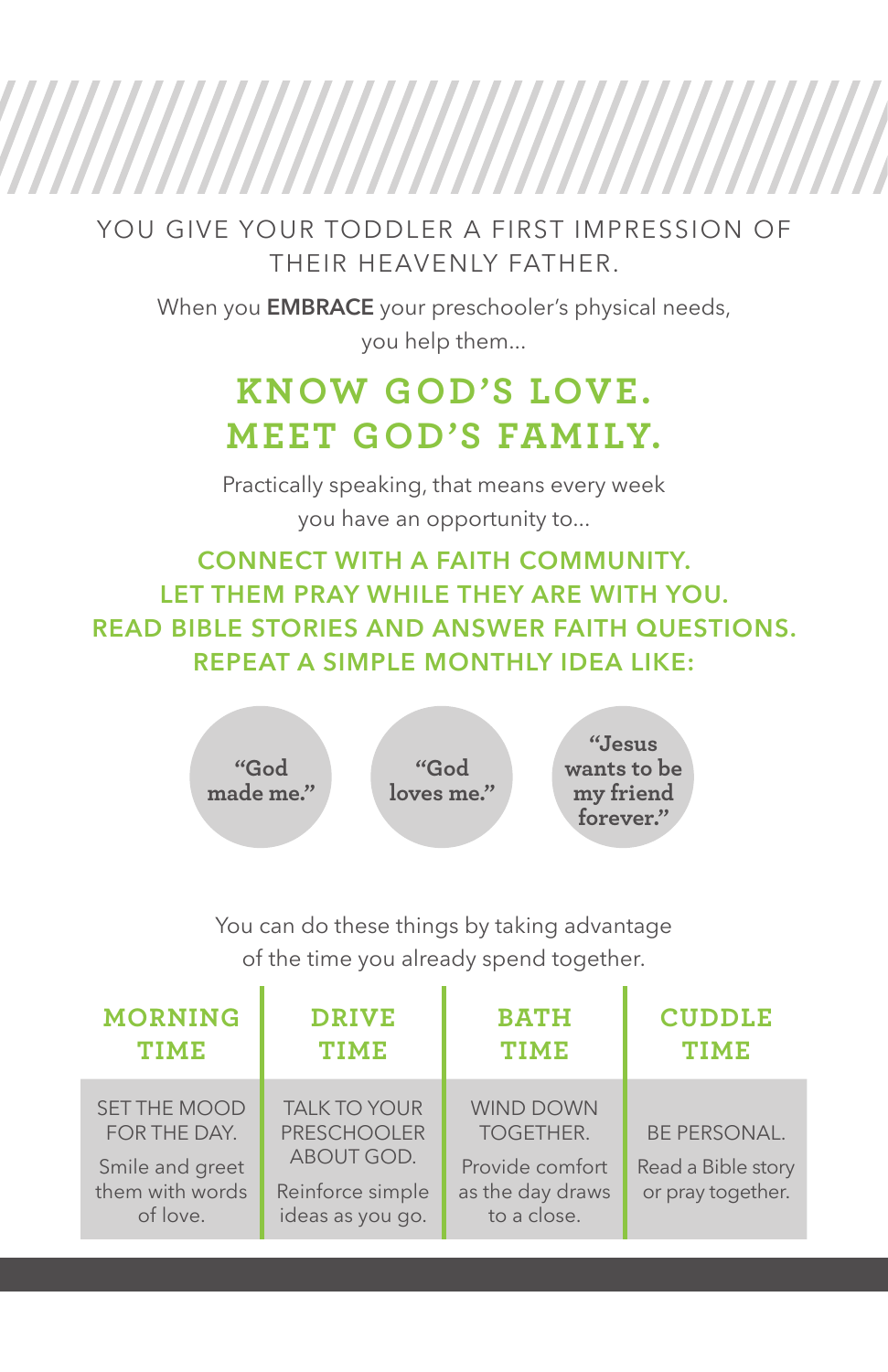#### **YOUR PRESCHOOLER IS CHANGING...**

#### **PHYSICALLY**

- » Balances on one foot for 5-10 seconds
- » Strings beads
- » Cuts with scissors
- » Rides a tricycle
- » Walks up stairs with alternating feet
- » Buttons and unbuttons clothes

#### **MENTALLY**

- » Beginning to distinguish "real" from "not real"
- » May struggle to understand "truth"  $vs$ <sup>"</sup>lie"
- » Still unable to take the point of view of others
- » Lives in the present; limited memory of past events
- » Learns by putting things into simple categories
- » Beginning to identify cause and effect

#### **VERBALLY**

- » Increasingly easier to understand
- » May struggle with some sounds: r, I, s, z, j, sh, ch, th
- » Says over 1,000 words (but who's really counting anymore)
- » Answers "what", "where", and "when" questions

#### **EMOTIONALLY**

- » May bite, scream, and throw tantrums (3 years)
- » Enjoys both physical humor and simple jokes
- » Can express basic emotions when asked
- » Can tell you what makes them happy or sad
- » May have nightmares or specific fears (fire, dark, monsters)
- » Responds to story-telling as a way to talk about feelings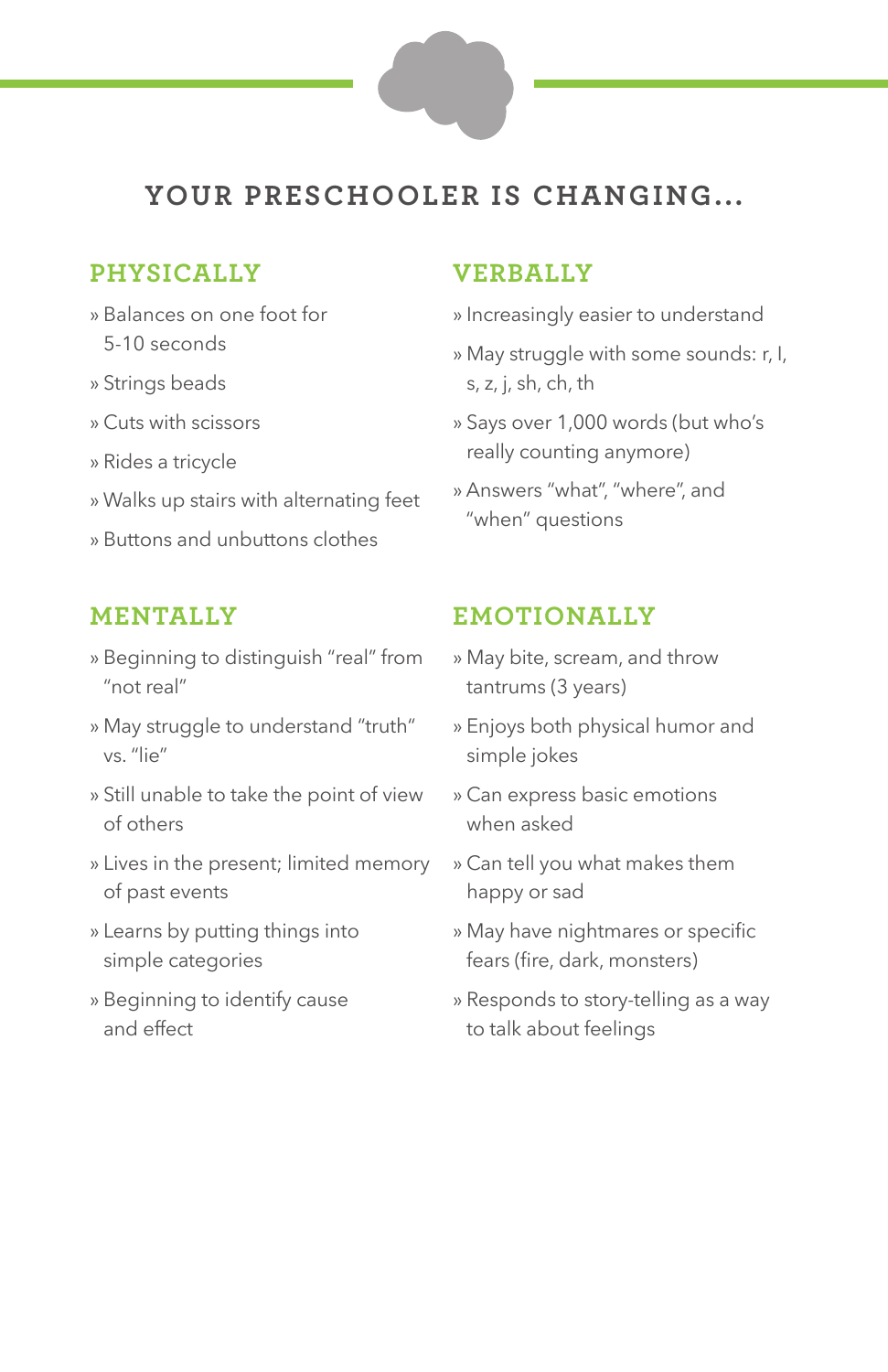### **PHASE: ATIMEFRAME** KID'S WHEN IN YOU  $\blacktriangle$  $L$   $F$   $F$   $\frac{100}{CAN}$ **LEVERAGE** DISTINCTIVE OPPORTUNITIES TO INFLUENCE THEIR FUTURE



**YOU HAVE 780 WEEKS AND COUNTING...**

© THE RETHINK GROUP, INC. ALL RIGHTS RESERVED. THINKORANGE.COM | JUSTAPHASE.COM | THEPARENTCUE.ORG